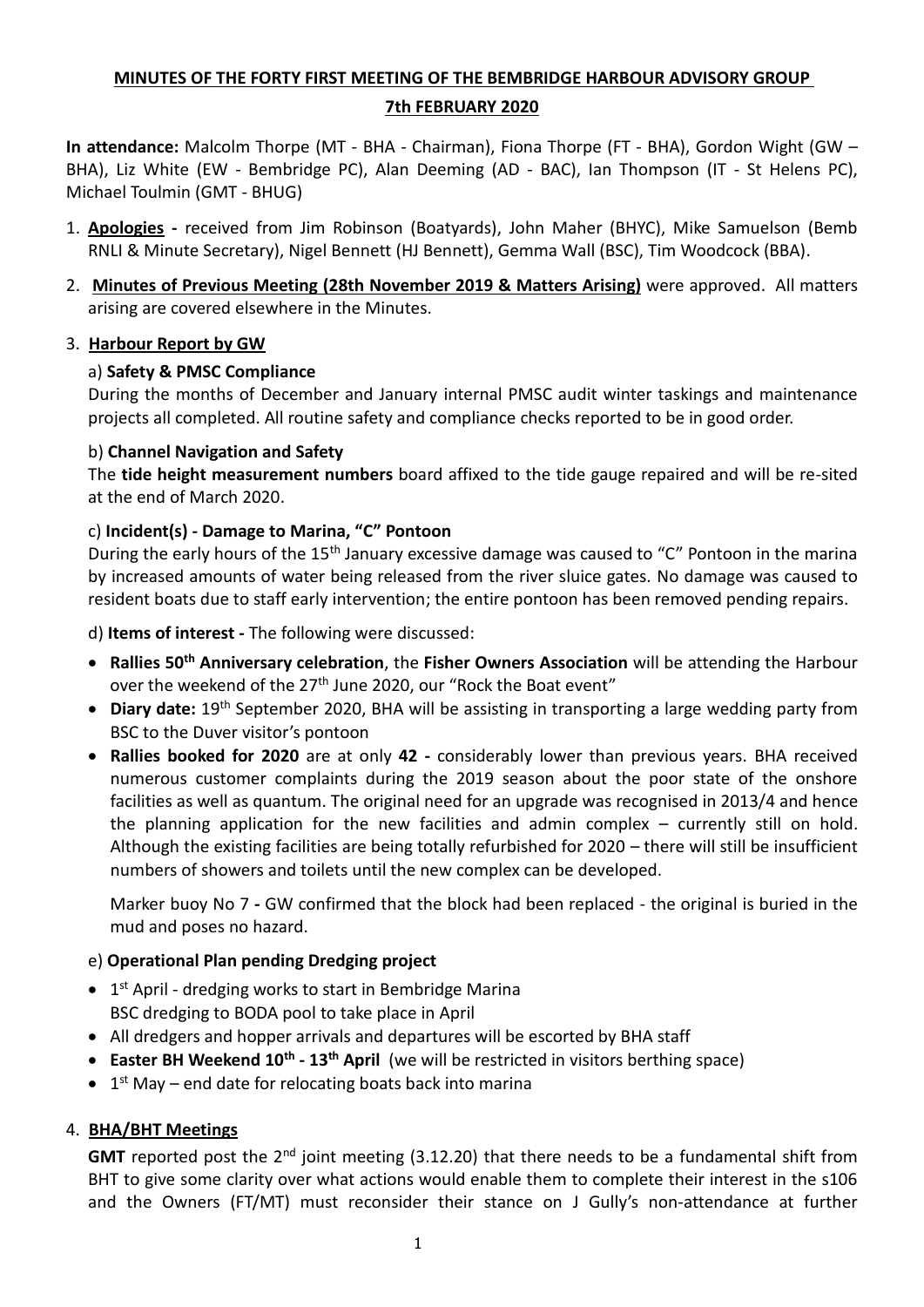#### meetings.

GMT confirmed he had now stepped back from the process.

**LW** had attended both meetings between BHA/BHT plus the initial meeting with GMT/BHT, but not the ongoing meetings between GMT/BHT. She had found the process frustrating, is very concerned about the economic impact on the area, the emotional impact on the communities, and for the future; development being incredibly important for the sustainability of the area. BHT has 150 members, but there are 3,600 residents in Bembridge and 1,200 in St Helens. She didn't welcome the attitude of BHT at the meetings and would not be prepared to attend any future meeting.

**IT** was aware of the need for neutrality from the Parish Council so did not comment other than to say that he too was very concerned.

**MT** confirmed that Natural England's questions are being answered by our consultants following a meeting. NE forwarded to MT and the LPA a 12-page letter from BHT to NE. This further extends the time that will be taken in agreeing all matters and hence will have an immediate knock-on effect on the groyne timing.

**MT** expressed his gratitude to GMT and LW for acting for BHAG in the meetings. Having laid out the criteria and identified issues for discussion (previous BHAG mins) subsequently accepted by BHT, the BHT Trustees stated at the 1<sup>st</sup> meeting that they would not discuss the S106 at all. Having identified the Show us the books campaign as the subject for the 2<sup>nd</sup> meeting, no action was taken by the non-Facebook using Trustees to familiarise themselves with the online campaign, despite BHA providing direct links and making available to them a file of hard copy FB posts. MT expressed his total disappointment at this lack of engagement by BHT as no progress had been achieved.

2 BHT trustees stated they required a complete audit of all companies (described as a "red line" by Norman Marshall). Jonathan Bacon suggested that if an independent accountant was brought in to establish that BHIC are acting fully in compliance with the Harbour Act, it would in his view address the concerns raised by BHT.

MT confirmed that only BHIC is to be considered relating to the Harbour Act and no other companies, and on this clear basis had requested from BHT written detail of their expectations. LW re-confirmed the wording of BHA's email request.

**AD** felt that if figures were kept confidential and not released to BHT, there shouldn't be a problem.

**BHT** has responded with an accountants' briefing note that requires a 'full audit' of not only BHIC's books but also encompasses BIL, BBS and Hawk. This proposal has been rejected by FT/MT.

In answer to a question about who would be paying for this, FT responded that BHT had proposed to pay all costs.

**FT** expressed a strongly held view that BHT had drafted their accountants' briefing document in the full knowledge that MT/FT will not accept it in its current form (our clear criteria having been completely ignored by BHT), and with the deliberate intention of setting the process up to fail  something they will then directly blame the Harbour for.

**MT** restated his disappointment not to take this process further forward and felt that BHTs actions had abused the intended process.

**LW & FT** both expressed their disappointment that this latest initiative has been unsuccessful, which is hugely sad for the community. LW said that 80% of members of the community with whom she had discussed the Harbour wanted BHT to cease their actions.